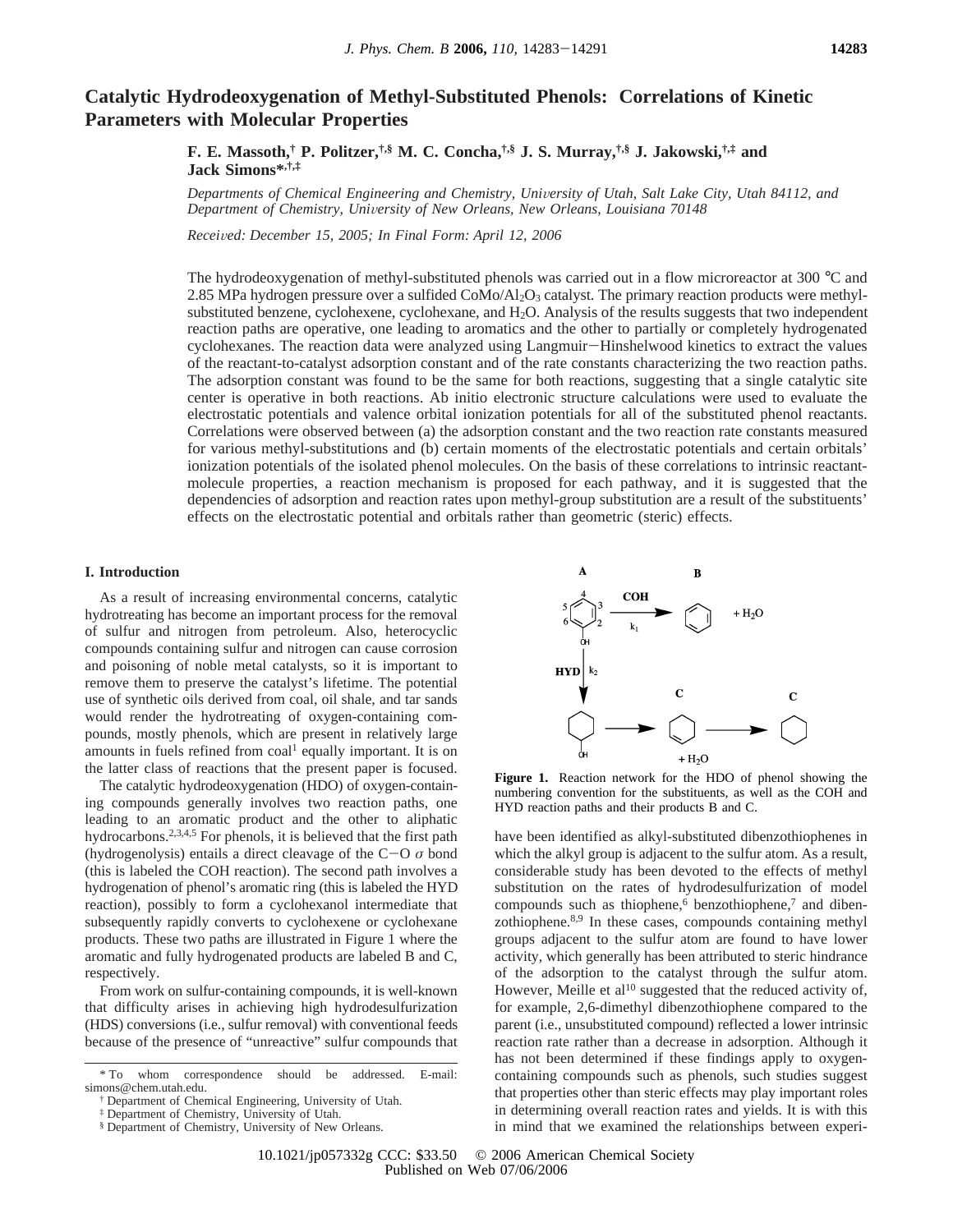mentally observed adsorption and reaction rate constants and electronic properties of the *isolated* (i.e., not in contact with any catalyst) methyl-substituted phenol molecules treated in this paper. Of course, the COH and HYD reactions occur under the influence of a catalyst, but the postulate we attempt to explore in the present work is that characteristics intrinsic to the substituted phenols (e.g., orbital ionization energies and molecular electrostatic potentials) might be the determining factors in governing the relative rates of the COH and HYD reactions among the various substituted phenols.

There have been a number of earlier investigations of the effect of alkyl substituents on the HDO reactivity of phenolic compounds, and a methyl group adjacent to the hydroxyl group was found to result in lower activity.<sup>2,3,11-13</sup> Again, this has been taken to indicate that steric effects are important in the reactivity of methyl-substituted phenols, but as we mentioned above and discuss later, it may be intrinsic electronic-structure differences rather than steric hindrance that control the rates.

Our suggestion that intrinsic electronic properties of the reactant molecules can alter the rates of reactions is not new. Linear free energy relationships have been used to relate reaction rates or adsorption equilibria in heterogeneous catalysis to intrinsic properties of the reactants or the catalysts. For example, Mochida and Yoneda<sup>14</sup> have done so for the dealkylation of alkylbenzenes over cracking catalysts and Beranek and Kraus<sup>15</sup> for the hydrodealkylation of alkylbenzenes over Ni/alumina. Other examples are presented in the review by Kraus.16 However, there have been only a limited number of studies of correlations between reactivity and properties of the reactants under hydrotreating conditions. Nag<sup>17</sup> linked the hydrogenation rates of various aromatic compounds to their lowest ionization potentials, as approximated by the magnitudes of the energies of their highest-occupied molecular orbitals (HOMOs). It was proposed that the ionization potential relates to the activation energy of the hydrogenation. Moreau et al,<sup>4</sup> in a detailed study of the reactions of various substituted benzenes over sulfided NiMo/Al<sub>2</sub>O<sub>3</sub> catalyst, reported correlations of the first-order rate constants for both hydrogenolysis to benzene and hydrogenation to cyclohexane with the resonance substituent constant of the reactant. Ma et al<sup>18</sup> correlated the relative activity of direct hydrogenolysis of sulfur-containing compounds with the electron density on the sulfur atoms. Isoda et  $al<sup>19</sup>$  found a better relationship between the relative hydrogenolysis rate constants and the energies of the orbital lying five levels below the HOMO (i.e, the HOMO-5 which is a lone pair orbital on the sulfur atom). For a series of methyl-substituted indoles, Kim and Massoth<sup>20</sup> found correlations between rates of hydrogenolysis and the electrostatic potential at the nitrogen atom and between rates of hydrogenation and ionization potentials. In a followup study with quinolines,<sup>21</sup> the hydrogenolysis rate constants were again related to electrostatic potentials at the nitrogens. However, prior to this work, no similar investigations involving phenols have been found in our examination of the literature.

In summary, one of the aims of the present work is to determine the effects of methyl substituents on the HDO reactivity of methyl-substituted phenols and to attempt to relate the relative reactivities among various methyl-substituted species to intrinsic properties of the reactant molecules as determined from electronic structure calculations. The properties we considered relate to the electrostatic potential in the molecules, as well as to the electron-binding energies of various valence molecular orbitals. Finally, we should mention that in discussing our results on methyl-substituted phenols, the numbering system shown in Figure 1 is used.

### **II. Experimental Procedures**

The catalyst consisted of 4% CoO and 15% MoO<sub>3</sub> supported on alumina (Akzo Chemicals) with a surface area of  $235 \text{ m}^2/\text{g}$ . The extrudates were crushed and sieved to 40- to 60-mesh particles. Reactions were carried out in a fixed-bed reactor at 300 °C and 2.85 MPa under vapor-phase conditions. A 0.26 g sample of catalyst, mixed with  $5 \text{ cm}^3$  of glass beads, was presulfurized with a 10%  $H_2S/90% H_2$  mixture (by volume) under atmospheric pressure and at 400 °C for 2 h. For the phenol runs, the liquid feed consisted of 0.5 wt % of a given phenol (Aldrich, highest purity) and 1.0 wt % dimethyl disulfide (to maintain the catalyst in the sulfided state) dissolved in *n*-heptane or *n*-decane. The hydrogen-flow rate and liquid-flow rate were varied proportionally so that constant feed concentrations were maintained throughout the runs. After the catalyst was aged for 2 days under reaction conditions, the catalyst activity remained essentially constant over 300 h.

Six liquid samples taken at several space times were analyzed by gas chromatography on a  $0.32 \times 36.6$  cm stainless steel column packed with 6% OV-17 on 100-120-mesh WHP Chromosorb with a flame ionization detector and temperature programming of 10 °C/min. Individual products were identified by comparison with available pure reference samples. Molar GC factors were determined using available samples of phenols and their reaction products.

The major organic compounds found in samples from runs with phenolic feeds were unreacted feed, as well as aromatic (species B in Figure 1), cyclohexene, and cyclohexane (species C in Figure 1) analogues. The concentrations of such species provided data that were analyzed to determine the kinetic parameters relating to the reaction steps shown in Figure 1 using Scientist II (a product of MicroMath Scientific Software), on the basis of the following set of Langmuir-Hinshelwood equations

$$
\frac{dA}{d\tau} = -\frac{k_1 K_A A + k_2 K_A A}{(1 + C_0 K_A A)^n}
$$
(1)

$$
\frac{dB}{d\tau} = \frac{k_1 K_A A}{(1 + C_0 K_A A)^n}
$$
 (2)

$$
\frac{dC}{d\tau} = \frac{k_2 K_A A}{(1 + C_0 K_A A)^n}
$$
(3)

where *A*, *B*, and *C* represent mole fractions of the phenolic feed, the aromatic analogue (benzene), and the hydrocarbon analogues (cyclohexene plus cyclohexane), respectively, as noted in Figure 1.  $K_A$  is the equilibrium constant for reactant species A adsorbing onto the catalyst,  $k_1$  is the rate constant for the formation of aromatics (via the COH path),  $k_2$  is the rate constant for the formation of hydrocarbons (via the HYD path),  $C_0$  is the feed concentration of A,  $\tau$  is the space-time variable, and  $n$  is the order of inhibition. The Scientist II program is used to obtain best-fit values for the adsorption and rate constants, as well as errors, for the parameters for a given set of concentration (mole fraction) versus space-time data. We will have more to say later about how the data we obtained do indeed fit the kinetic scheme of Figure 1 and thus allow us to use eqs  $1-3$  to extract relevant adsorption and rate constants.

## **III. Computational Methods**

Our use of computational chemistry techniques focuses on identifying quantitative molecular properties of the reactant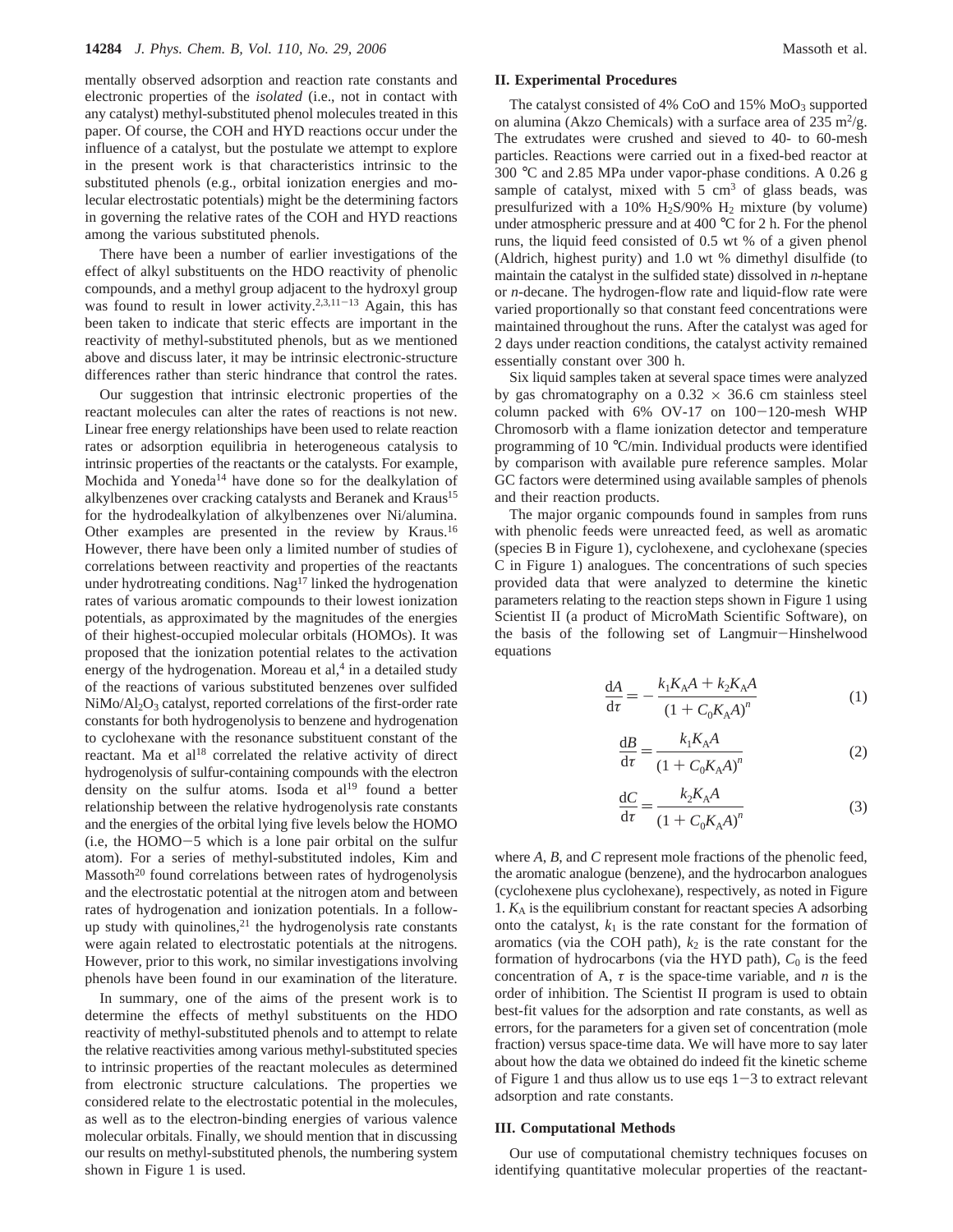substituted phenol molecules that correlate with the experimentally measured quantities such as rate and adsorption constants. The two primary classes of calculated properties are the electrostatic potential-derived quantities and the electronic ionization potentials relating to both oxygen lone pair and aromatic *π* molecular orbitals. Our reasons behind considering these particular properties relate to our desire to understand the mechanisms of the adsorption and reaction processes in terms of what regions (e.g, aromatic ring *π* or oxygen lone pair) of the molecule are involved and if the molecule interacts with catalytic sites in a flat (i.e., through the aromatic  $\pi$  orbitals) or perpendicular (i.e., primarily through the oxygen atom) manner in the two reaction steps.

Prior to the evaluation of either class of property, the molecules' geometries were optimized (to determine their minimum-energy structures) using aug-cc-pVDZ basis sets<sup>22</sup> at the Hartree-Fock level of theory. These calculations also produced the estimates (we used the outer-valence Greens function  $(OVGF<sup>23</sup>)$  data that includes the effects of electron correlation) of the ionization potentials (IPs) for the highestoccupied molecular orbital (HOMO) and for lower-energy orbitals which we denote HOMO-1, HOMO-2, etc. The Gaussian 03 program suite<sup>24</sup> was employed for all of these computations. We again stress that the properties thereby obtained relate to the *isolated* substituted phenols, not to the molecules in the presence of any catalyst. The relevance of these computations to the adsorption and reaction rates of the molecules in the presence of catalyst relies on our being able to show that the trends (with methyl-substitution position and number) in adsorption and reaction parallel trends in these computed properties. If these trends do correlate, as we later demonstrate, this suggests that it is the variations in the intrinsic electronic properties of the reactant molecules that govern how the molecule interacts with the catalyst which, in turn, determines the adsorption and rate outcomes.

In addition to the IPs noted above, we also computed, using the density functional B3PW91/6-31G\* procedure within the Gaussian program suite, several quantities that relate to the molecule's electrostatic potential, *V*(**r**), defined as

$$
V(\mathbf{r}) = \sum_{\mathbf{A}} \frac{Z_{\mathbf{A}}}{|\mathbf{R}_{\mathbf{A}} - \mathbf{r}|} - \int_{|\mathbf{r'} - \mathbf{r}|}^{\rho(\mathbf{r'})d\mathbf{r'}} \tag{4}
$$

Here,  $Z_A$  is the charge on nucleus A, which is located at  $\mathbf{R}_A$ ,  $\rho(\mathbf{r}')$  is the electron density at the position  $\mathbf{r}'$  that produces an electrostatic potential  $V(\mathbf{r})$  at the location **r**. The sum in eq 4 runs over all of the nuclei in the molecule. *V*(**r**) computed on a surface (denoted S) surrounding the molecule and defined as the 0.001 electrons/bohr<sup>3</sup> contour of  $\rho(\mathbf{r})$  has proven<sup>25</sup> to be particularly useful for analyzing noncovalent interactions such as physical adsorption, which may play an important role in the reactions studied here. It is through the value of the potential computed along the surface S, which we label  $V_S(\mathbf{r})$ , that any species encountering our substituted phenols initially interact with these molecules. Rather than computing and viewing values of the  $V_S(\mathbf{r})$  function, we have found it efficient to characterize the main features of  $V_S(\mathbf{r})$  by computing certain statistical averages. Those that we use in the present work include  $V_S^+$ <br>and  $\bar{V}_G^-$  which are the averages of  $V(\mathbf{r})$  taken over many points and  $V_s^-$ , which are the averages of  $V(\mathbf{r})$  taken over many points



**Figure 2.** Conversions (mole fraction) of phenol compounds as a function of methyl positions on phenol at a space time of 0.57 kg min/  $m^3$ .



**Figure 3.** Aromatic selectivity ratio vs methyl group positions on phenol.

(*p* and *n*, respectively) on the surface S where  $V_S(\mathbf{r})$  is positive or negative, respectively

$$
\bar{V}_{\rm S}^{\ \ +} = \frac{1}{p_{j=1}}^p |V_{\rm S}^{\ \ +}(\mathbf{r}_j)| \tag{5}
$$

$$
\bar{V}_{S}^{-} = \frac{1}{n} \sum_{j=1}^{n} |V_{S}^{-}(\mathbf{r}_{j})|
$$
 (6)

Because the electrostatic potential is negative in regions of space near the oxygen atom and above and below the aromatic ring (i.e., where the  $\pi$  orbitals have their highest density),  $V_s^-$  relates to the magnitude of this potential in these regions of the to the magnitude of this potential in these regions of the molecule. Likewise,  $V_s^+$  relates to the magnitude of the electrostatic potential in regions of the molecule where this electrostatic potential in regions of the molecule where this potential is positive (e.g., near the H atom of the OH group).

# **IV. Results**

**Reactivities.** Figure 2 displays the overall conversion of the phenolic compounds versus the position of the methyl groups. The error bars denote 95% confidence intervals (CIs) on the conversion data (analogously for other figures shown in this paper). There appears to be a slight lowering in conversion when the methyl group is on a carbon adjacent to the OH group (e.g., in 2-MP), especially when methyl groups appear in both adjacent positions (2,6-DMP and 2,4,6-TMP). However, the presence of a methyl group in the 3-position seems, in some cases, to override the latter effect (e.g., consider 2,3-DMP vs 2-MP or 2,3,6-TMP vs 2,4,6-TMP). In fact, the 3-position has a positive effect on conversion in all cases except for 3-MP versus the parent phenol itself. Positions 4 and 5 appear to have little effect on conversions. These results are in general agreement with those reported in the literature,  $2,3,12,13,26$  even though reaction conditions may be different in many of the studies.

In Figure 3, the aromatic selectivity ratio is plotted for the methyl positions. The selectivity is defined as the ratio of the aromatic compound yield (B) of the COH reaction to the hydrogenated compounds (C) and was found to be independent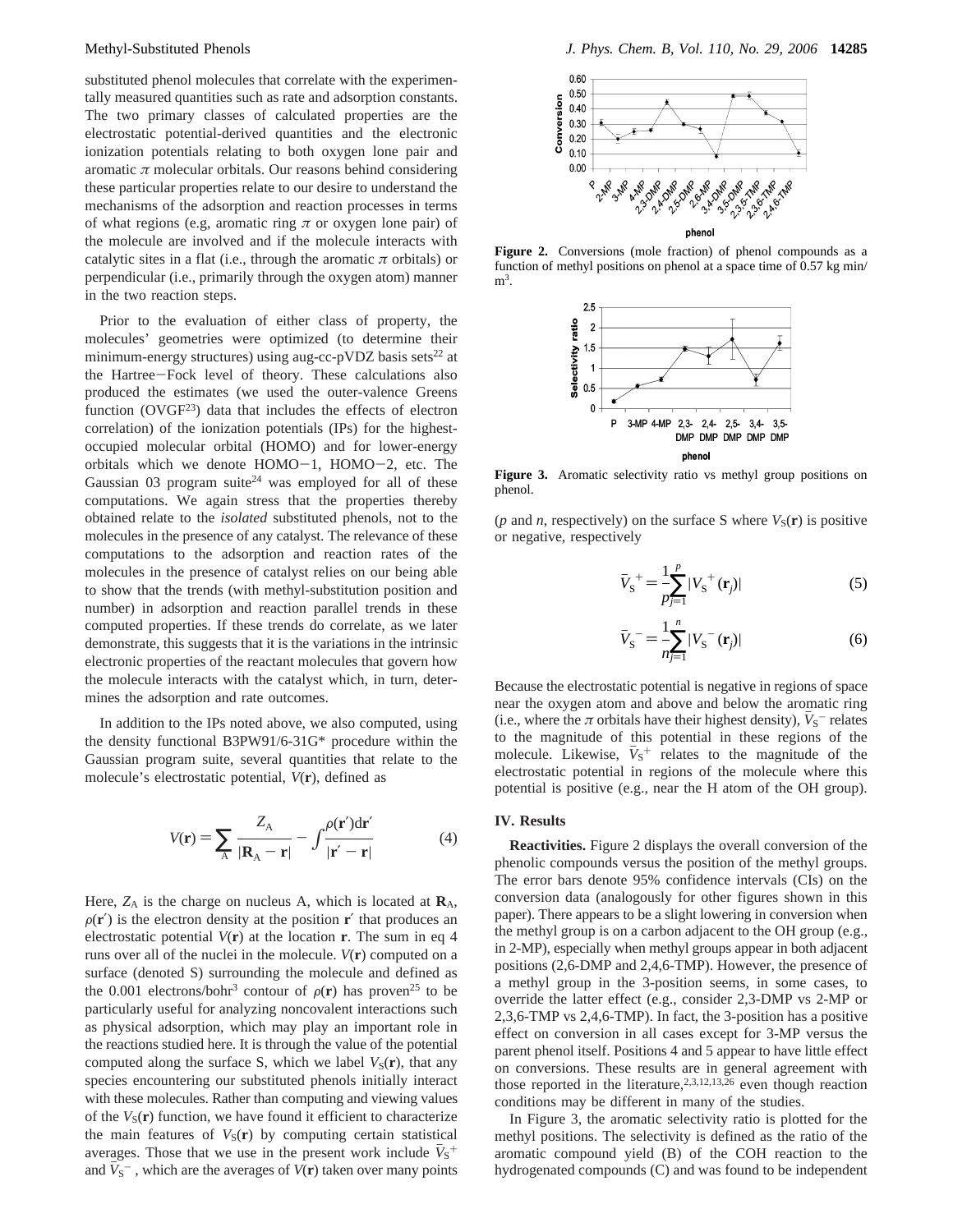

**Figure 4.** Effect of methyl position on (a) adsorption constant,  $K_A$ , (b) COH rate constant, *k*1, and (c) HYD rate constant, *k*2.

of space-time. From Figure 3, it is evident that the aromatic pathway is favored as methyl groups are added. Thus, the addition of each methyl increases the selectivity ratio by about 3-fold (except for 3,4-DMP) and is relatively independent of position. Experimental analytical problems prevented us from obtaining reliable selectivities for the 2-MP and 2,6-DMP compounds (because of the low conversion values) and for the trimethyl-phenols (because of poor separation of isomers), so data for these species are not included in Figure 3.

Adsorption and Reaction Rate Parameters. Equations  $1-3$ with the value  $n = 2$  in the denominator were used to obtain the parameters  $K_A$ ,  $k_1$ , and  $k_2$  for the various phenols. Because only six space times were used with each phenol, there was considerable error in some cases. Figure 4a displays the dependence of the adsorption constant,  $K_A$ , on the locations of the methyl groups. It is quite evident that phenol-containing methyl groups in the 2-position (and phenol itself) exhibit relatively lower adsorption constants compared to other positions (i.e., the 3- and 4-positions). Although this result would seem to suggest that the low adsorption constant of phenols containing a methyl group in the 2-position is due to steric hindrance to adsorption, the results of parameter correlations discussed later indicate this is not necessarily the case.

Plots of the rate constants,  $k_1$ , for the C-O bond cleavage reaction path (COH) leading to aromatic products, as well as those of  $k_2$  for the aromatic ring hydrogenation (HYD) path eventually leading to saturated products (see Figure 1), versus the methyl position are shown in Figure 4b and c. For the COH reaction, the  $k_1$  rate constant for phenol itself is lowest and that for 3,5-DMP highest, while the others show intermediate values. It is significant that the presence of 2-methyl in conjunction with a 3-, 4-, or 5-methyl group has little effect on this rate constant. Thus, despite low adsorption constants (Figure 4a), the intrinsic COH reactivity of these combinations seems not to be affected by a methyl group in the 2-position.

For the HYD reaction, the trend in the  $k_2$  rate constants is quite different from that of  $k_1$  in that a methyl group in the 2-position significantly depresses  $k_2$ . In fact, there appear (Figure 4c) to be two groups of  $k_2$  values: one group having higher  $k_2$  but no 2-methyl substitution and another with lower  $k_2$  whose members have 2-methyl substitution. In contrast to the  $k_1$  data, the lower  $k_2$  data (i.e., those with 2-methyl substitution) appear to reflect the lower  $K_A$  data of Figure 4a. This would suggest a common step or active site between adsorption and hydrogenation, but as with the adsorption constant case, it does not explain why  $k_2$  varies as it does with methyl position.

Overall, it appears that there are significant variations in the  $K_A$ ,  $k_1$ , and  $k_2$  parameters as the location and number of substituent methyl groups are varied, but the patterns of these variations are not yet clear. However, as we suggest that our later analysis and discussion shows, these trends can indeed be understood in terms of the intrinsic electronic properties that we have computed for the reactant molecules.

# **V. Discussion**

**Reaction Paths.** It was previously proposed that the HDO of phenols occurs by two separate reaction paths $2,5,12,27$  as shown in Figure 1. These two paths involve (1) a direct hydrogenolysis (aromatic  $C-O \sigma$  bond cleavage) leading to a benzene analogue product (B) and (2) a prehydrogenation of the aromatic ring to form a cyclohexanol, followed by a rapid elimination of water to form a cyclohexene and subsequent hydrogenation to produce cyclohexane product (C). It is noted that in a study of the HDN of *o*-propylaniline (an isoelectronic analogue of 2-propylphenol), the hydrogenated intermediate propylcyclohexylamine was observed at low concentration, indicating that the prehydrogenation was the first and rate-limiting step to hydrogenated products.28 Separate reaction paths for hydrogenolysis and hydrogenation have been reported for similar hydrodesulfurization reactions<sup>29,30</sup> and for hydrodenitrogenation reactons.<sup>4,20,28</sup> In particular, the HDN of aniline (an isoelectronic analogue of phenol) has been much studied, with authors agreeing on two separate reaction paths.<sup>27,31</sup>

In contrast, cyclohexanone has been reported as a major product together with cyclohexane when phenol was reacted over reduced supported metal catalysts at atmospheric pressure.32,33 However, cyclohexanone has *not* been reported as being found in reaction products over typical sulfided hydrotreating catalysts at elevated hydrogen pressure such as we employed here.

The experimental data showing that aromatic selectivity is independent of space-time and conversion is also consistent with parallel competing reaction paths. As noted earlier, the aromatic path becomes more favored with an increase in the number of methyl groups. It is significant that this trend is independent of the methyl-group position and especially noteworthy that methyl substitution in the 2-position appears to have little "special" effect on the selectivity.

**Kinetics.** The course of the reaction as a function of spacetime indicated (from concentration vs space-time plots) that the reaction was strongly inhibited by adsorption of the reactant because the optimal *n* parameter in eqs  $1-3$  was found to be *n*  $=$  2. That is, we verified, by kinetic analysis of the data using the Langmuir-Hinshelwood (L-H) treatment involving eqs  $1-3$ , which in all cases, gave the best fits to the data with a square in the denominator terms ( $n = 2$ ). In a few cases,  $n =$ 1 fit but with larger error, and in many cases, no satisfactory fit was obtained for  $n = 1$ . A similar kinetic expression (i.e., with  $n = 2$ ) was reported for phenol HDO at low pressure.<sup>34</sup> In a kinetic study of the HDO of benzofuran, the best L-H rate equation for the hydrogenolysis path also gave  $n = 2$ , although a pseudo-first-order fit was obtained for the hydrogenation path.35 A squared denominator term was also found for the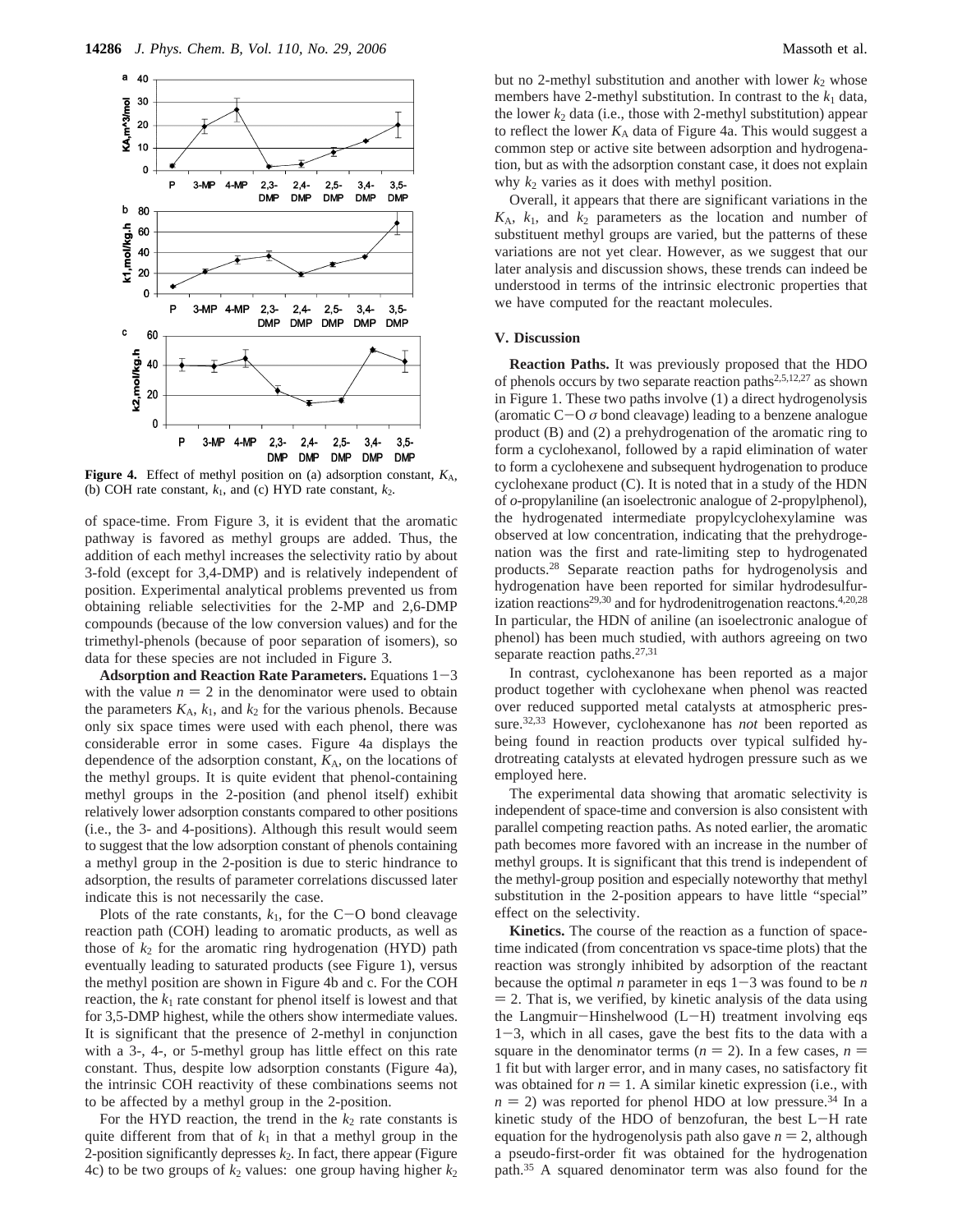

**Figure 5.** Correlation of adsorption constant  $K_A$  with the magnitude of the average surface negative electrostatic potential  $-\overline{V}_S$ <sup>-</sup>.  $R^2 = 0.82$ <br>with the parent compound phenol omitted. The numbers denote the with the parent compound phenol omitted. The numbers denote the methyl positions on phenol.

catalytic dealkylation of alkylaromatic compounds,<sup>36</sup> as well as hydrodenitrogenation of indole<sup>37</sup> and quinoline.<sup>38</sup> A squared denominator term, in conjunction with a first-order (in reactant) rate law in the numerator, has been interpreted as involving the reaction between an adsorbed species and an active site.

The above kinetic analysis *assumes* only one adsorption constant,  $K_A$ , that applies to both the COH and HYD reactions. Our data were also analyzed using two separate adsorption constants,  $K_B$  and  $K_C$ , for each reaction, as discussed in the Appendix. However, our results demonstrate that, within the 95% CI's, the adsorption constants for the two reactions are essentially identical. We will have more to say later (in the Catalytic Sites and Mechanisms section) about what this observation may mean for the mechanisms by which the COH and HYD reactions occur, but for now we use this only to explain why our eqs  $1-3$  use the same  $K_A$  value for adsorption leading to both COH and HYD.

**Correlations with Molecular Properties.** The electrostatic potential and orbital energy parameters calculated for the different phenols were examined for trends reflecting those of the adsorption constant, *K*A, hydrogenolysis rate constant, *k*1, and hydrogenation rate constant,  $k_2$ . Because these coefficients are expected to relate to energies (of adsorption or of activation) in an Arrhenius-like manner, correlations between the natural logarithm of the kinetic parameters and the computational quantities were examined. Examples of the best fits are given in Figures 5, 6, and 8. Although the statistical  $R^2$  values are only modest (e.g.,  $0.7-0.8$ ) in most cases, the data mostly fit well within the 95% confidence intervals as shown in these figures.

Figure 5 shows that for the adsorption constant *K*A; the parameter  $V_S^-$  gave a good fit to the data but only when the parent phenol was excluded from the fit  $(R^2 = 0.82)$ . The  $V_S^$ parent phenol was excluded from the fit  $(R^2 = 0.82)$ . The  $\bar{V}_S$ <sup>-</sup><br>parameter is a measure of the average electrostatic potential over parameter is a measure of the average electrostatic potential over regions of the surface of the molecule where  $V(\mathbf{r})$  is negative. Moreover, the correlation with  $-V_S$ <sup>-</sup> is positive meaning that the larger  $-\overline{V}_S$ <sup>-</sup> is the larger is the adsorption constant. This the larger  $-V<sub>S</sub><sup>-</sup>$  is the larger is the adsorption constant. This<br>suggests that adsorption of the reactant phenols to the catalyst suggests that adsorption of the reactant phenols to the catalyst involves binding to regions of the molecule where the electrostatic potential is negative. The highly negative parts of the molecules are near the oxygen atom (most negative) and above and below the aromatic ring in the regions of the  $C=C \pi$  bonds (second most negative), so it is not possible from this correlation to infer whether adsorption occurs in a flat manner (that would involve the C=C  $\pi$  bonds and the oxygen atom's out-of-plane lone pair orbital) or perpendicular (that could occur at the oxygen atom's in-plane lone pair orbital).

That the adsorption constant is found to be significantly lower when methyl groups are adjacent to the O atom (see Figure 4)



**Figure 6.** Correlation of COH rate constant  $k_1$  with (a) ionization potential at the HOMO-5 level IP(5) in electronvolts,  $R^2 = 0.76$ , and with (b) the average surface positive electrostatic potential parameter  $V_s^+$  parameter,  $R^2 = 0.73$ . The numbers denote the methyl positions on phenol, where 0 denotes phenol itself on phenol, where 0 denotes phenol itself.

might be attributed to steric hindrance to perpendicular adsorption through the O atom. However, the good correlation obtained between  $K_A$  and the parameter  $-V_S^-$  suggests that methyl<br>substitution in the ortho position produces a smaller  $-\bar{V}_C^-$  and substitution in the ortho position produces a smaller  $-V_s^-$ , and this in turn, causes  $K_s$  to be smaller this, in turn, causes  $K_A$  to be smaller.

As shown in Figure 6, the COH rate constant,  $k_1$ , and the ionization potentials (IPs) of the  $HOMO-5$  (the in-plane oxygen lone pair orbital shown in Figure 7) gave the best fit of the data  $(R^2 = 0.76)$  even when the parent compound is included. The ionization potential of the  $HOMO-2$  (the out-of-plane oxygen lone pair orbital shown in Figure 7) also gave a good fit with  $R^2 = 0.73$  when the parent compound is included. Moreover, the fact that  $k_1$  increases as the IPs decrease suggests that the more difficult it is to remove an electron from one of the oxygen lone pair orbitals, the slower will be the COH rate.

As indicated in Figure 7, only the IPs of HOMO-2 and HOMO $-5$  showed correlations with  $R^2$  values exceeding 0.7, thus suggesting the electron densities in these two orbitals rather than in any of the other orbitals are involved in the COH process. Because HOMO-2 and HOMO-5 are not the orbitals with the lowest ionization potentials (that is the HOMO), these findings suggest that it is not just the ease of removing an electron from an orbital that affects the reaction rates but the chemical nature (e.g.,  $HOMO-2$  and  $HOMO-5$  are the oxygen lone pair orbitals) of the orbitals.

Also shown in Figure 6 is a plot of the  $k_1$  data against the average value of the electrostatic potential, *V*, in regions (primarily near the O-H group's hydrogen) where this potential is positive  $\bar{V}_S^+$  for which the fit has  $R^2 = 0.73$ . This is not<br>surprising given the fact that methyl groups are known to donate surprising given the fact that methyl groups are known to donate electron density (i.e., when acting in an inductive manner), and any donation of electron density (i.e., negative charge) toward the OH group would both decrease the oxygen atom's IPs and make the potential near the H atom less positive. We also note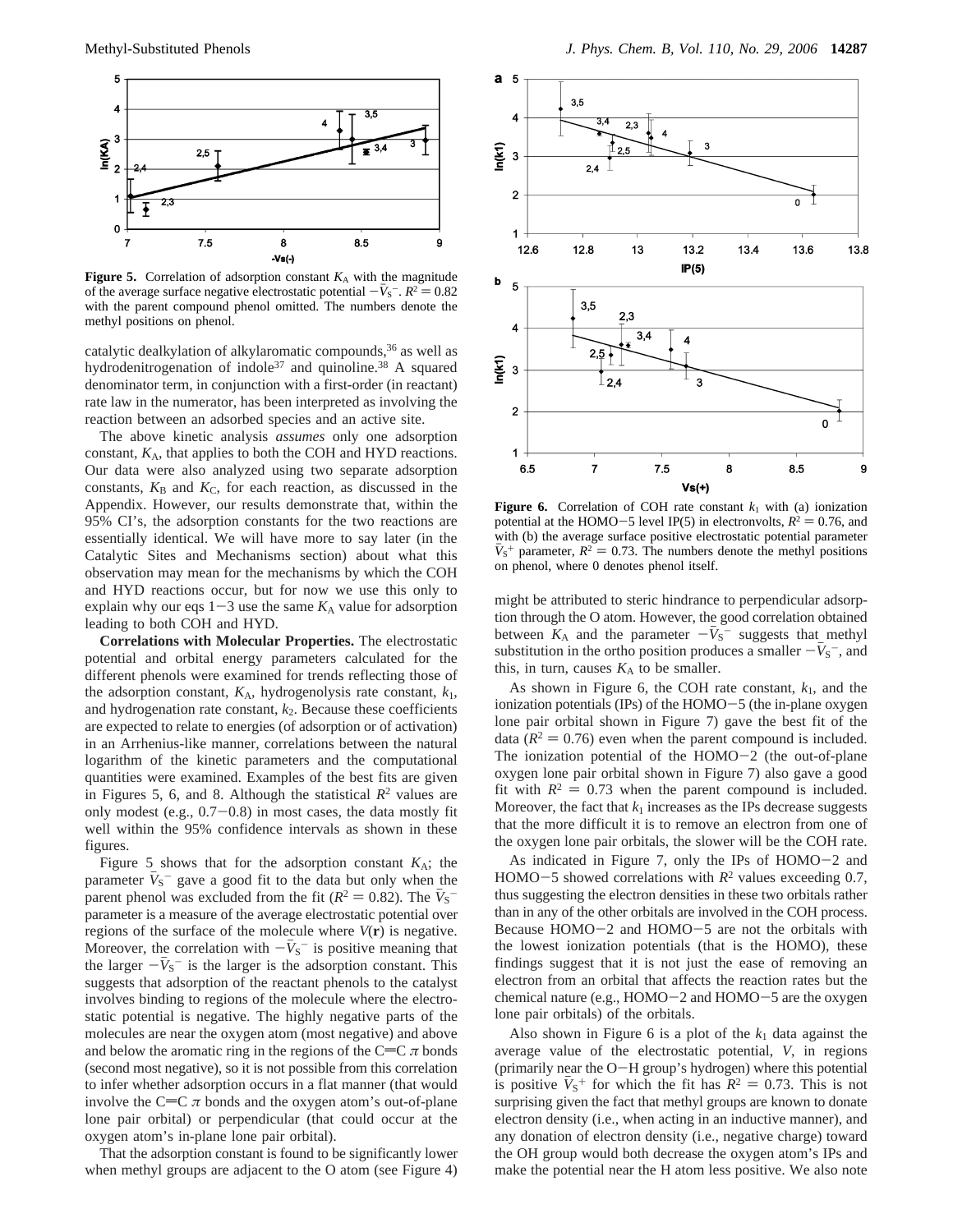

**Figure 7.** Plots of four of the molecular orbits of phenol whose properties may relate to various adsorption or rate constants (top) and statistical  $R^2$  values for  $ln(k_1)$  vs IP correlations for the eight highestoccupied molecular orbitals (bottom).

that correlations between  $V_s^+$  and the IPs of both HOMO-2<br>and HOMO-5 were observed with  $R^2 = 0.95$  which is and HOMO-5 were observed with  $R^2 = 0.95$ , which is consistent with the methyl groups' effects on the OH group.

The trend of decreasing  $k_1$  with increasing O lone-pair IP suggests the oxygen atom is acting as a Lewis base in the ratelimiting step of this reaction; the higher the IPs, the weaker a Lewis base the oxygen atom becomes and thus the weaker the binding of this O atom to any catalyst Lewis acid site. However, we cannot tell from these data alone whether the in-plane or out-of-plane O lone-pair orbital is serving as the Lewis base site. Thus, again it is not possible to conclude whether this reaction proceeds with the phenol bound to the catalyst in a flat or perpendicular manner.

In studies on heterocyclic sulfur compounds, Ma et al.<sup>18</sup> reported a correlation for the relative activity of the direct hydrogenolysis with the computed electron density at the S atom. Isoda et al.19 found a correlation between the relative rate constants for HDS of methyldibenzothiophenes and the ionization potential of the HOMO-5 orbital, which they attributed to a S-*<sup>σ</sup>* lone-pair orbital that bonds to the catalyst. Our suggestion that  $k_1$  is related to the Lewis base strength of an oxygen lone pair orbital is in line with these findings on heterocyclic sulfur compounds.

Correlations between the HYD rate constant  $k_2$  (Figure 8) and  $-\overline{V}_S$ <sup>-</sup> ( $R^2$  = 0.78) were observed, even when the parent<br>compound is included. The fact that  $-\overline{V}_S$ <sup>-</sup> correlates with both compound is included. The fact that  $-V_S^-$  correlates with both  $K_A$  and  $k_A$  is especially noteworthy because as noted earlier  $K_A$  and  $k_2$  is especially noteworthy because, as noted earlier, the effects of methyl substitution in the 2-position are similar for  $K_A$  and  $k_2$ . The general pattern shown in Figure 8 is for the rate coefficient  $k_2$  to become larger as  $-V_s$ <sup>-</sup> increases. Because<br>the negative regions of our molecules tend to be near the O the negative regions of our molecules tend to be near the O atom and above and below the aromatic ring near the C=C  $\pi$ bonds, enhancement in the HYD rate may relate to how negative the potential is near the O atom or in the  $C=C \pi$  bonds.



**Figure 8.** Correlation of HYD rate constant  $k_2$  with the magnitude of the average surface negative electrostatic potential  $-V_s^-$ .  $R^2 = 0.78$ .<br>The numbers denote the methyl positions on phenol The numbers denote the methyl positions on phenol.

The above correlations demonstrate that, in each case, one or more intrinsic electronic property of the isolated reactant phenol can be directly related to either adsorption or one of the two reaction rates. Thus, the adsorption and rate data obtained for reactants containing a methyl group in the 2-position are perhaps understandable in terms of the electronic properties of the isolated reactant molecules as reflected in these intrinsic properties, rather than by geometric steric effects.

**Catalytic Sites and Mechanisms.** Studies on the characterization of hydroprocessing catalysts have been recently reviewed in detail.39 The catalyst used in the present study, which is typical of these catalysts, consists of multiple slabs of  $MoS<sub>2</sub>$ with adjoining Co atoms supported on the alumina surface. The slabs are believed to be mostly of hexagonal shape. Three sides consist of lattice surface S atoms covering the underlying Mo atoms (S-edge) and are believed to be catalytically inactive. On the opposite three sides of the ideal  $MoS<sub>2</sub>$  slabs, mostly Mo atoms are exposed (Mo-edge). However, recent studies have indicated that under "typical" hydroprocessing conditions, the Mo edge would be essentially covered by adsorbed S or SH, although the presence of Co or Ni could lead to stable coordinatively unsaturated sites (CUS).<sup>40</sup> Nevertheless, there is contrary evidence that some exposed Mo CUS sites (S vacancies) could exist on the Mo edge, depending on the ratio of the  $H<sub>2</sub>S$  to  $H<sub>2</sub>$  partial pressures.<sup>41</sup> For example, Lauritsen et al.<sup>42</sup> report at an H2S/H2 ratio of 0.07 "lower-sulfur coverage on the Mo edges", and Sun et al.<sup>43</sup> present a plot of "relative probability" coverage versus H2S/H2 ratio. Under our reaction conditions, the  $H_2S/H_2$  ratio was 0.0027, which corresponds to Sun's et al. description of about half of the Mo edge covered by S or SH and half containing about one vacancy per five S. These findings, based mainly on DFT calculations, seem to confirm earlier speculations relative to the presence of vacancies.39 The Mo-edge has been proposed to be active for the HYD reactions<sup>44</sup> while S vacancy sites may be favorable for adsorption through a heteroatom leading, for example, to hydrogenolysis.

In earlier studies of phenols reacting along the aromatic path (COH), it has been assumed that the reactant is adsorbed via a bond involving the heteroatom at a catalyst sulfur vacancy site. For the hydrogenation path, a flat adsorption via aromatic  $\pi$ bonding at several sulfur vacancies was assumed<sup>3</sup>. The latter study, as well as one by Laurent and Delmon,<sup>5</sup> showed that an increase in H2S partial pressure depressed the yield of the aromatic path but not of the hydrogenation path, which suggested that separate sites are involved. However, it is also possible that a combined site is involved, in which adsorption binds through both the aromatic ring and the O atom simulta-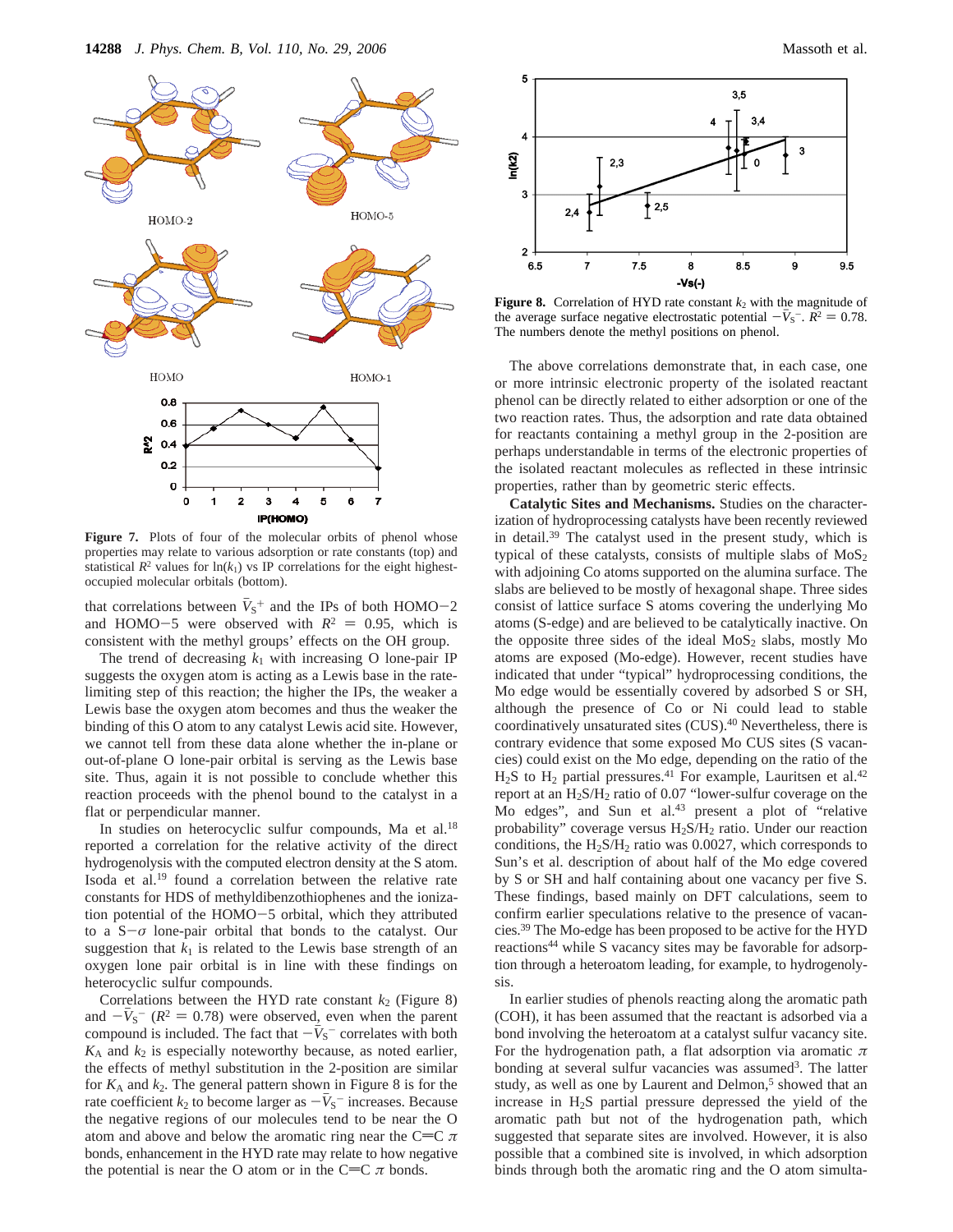

**Figure 9.** Proposed reaction paths for the COH (top path) and HYD (bottom path) reactions.

neously. For example, Moreau et al.4,45 proposed a dual site consisting of adjacent electron-withdrawing and electrondonating sites to accommodate adsorption of the aromatic part and the heteroatom part of the molecule. Such a dual-site center would help explain our finding of a single adsorption constant for both reactions. We therefore propose that the COH site consists of a vacancy site associated with Mo (or Co) and that adjacent HYD sites have S or SH groups. Thus, adsorption of phenol would cover both sites of the center. The inhibiting effect of H2S on the aromatic path could be the result of competitive adsorption with phenol on the vacancy (COH site), while phenol adsorption on the neighboring S or SH groups (HYD sites) would be little affected.

In a study of the hydrogenation of analogues of benzene, Volter et al.46 considered that the reaction proceeded first through adsorption forming a  $\pi$  complex, followed by conversion to an adsorbed *σ*-bonded species. The latter hydrogenates to a cyclohexadiene intermediate, which eventually fully hydrogenates to cyclohexane. A cyclodiene intermediate was also proposed for the hydrogenation of pyridine based on molecular orbital studies.47 For dibenzothiophene, partially hydrogenated intermediates have been proposed by Singhal et al.,48 Meille et al.,10 Bataile et al.,49 and Pokorny and Zdrazil.50

Although we propose an H-intermediate in the COH path, a direct hydrogenolysis path to an aromatic cannot be ruled out. Thus, two independent paths were invoked in the hydrodeoxygenation of phenols<sup>2,3</sup> and for 1-naphthol.<sup>51</sup> Such a direct C-heteroatom splitting has also been proposed for the HDN of  $o$ -propylaniline<sup>28</sup> and of indole and for the HDS of dibenzothiophene.<sup>36,52</sup> It should be pointed out, however, that in these cases, no evidence was provided for the existence of the direct path.

**Proposed Mechanism.** On the basis of the above considerations and our experimental observations presented earlier, we offer the proposed mechanism shown in Figure 9 after the phenol molecule has adsorbed onto the catalyst. The first step involves a rapid (thus not rate-limiting) hydrogenation of one double bond leading to a dihydrophenol intermediate with the equilibrium lying very far to left. We suggest this as the first step in part because it is known that cleavage of the  $C-O$   $\sigma$ bond is considerably more energy-intensive when this bond is attached to an aromatic ring that delocalizes the out-of plane oxygen lone-pair orbital. Removal of this delocalization in the first step facilitates subsequent cleavage of the C-<sup>O</sup> *<sup>σ</sup>* bond and allows the subsequent reaction to proceed via either of the two paths (COH or HYD) as discussed below.

For that fraction of the phenol species whose first doublebond hydrogenation is more distant from the C-O bond and thus does *not* remove the delocalization (e.g., the two species hydrogenated in the 3,4- or 2,3-positions (or equivalent) in



- PA = IP - IP(H) - $D_e(O^+$ -H)

**Figure 10.** Thermodynamic cycle showing relations among proton affinity (PA) of the oxygen lone-pair orbital, its ionization potential (IP), and the  $O^+$ -H bond dissociation energy,  $D_e(O^+$ -H). These relations are used to explain correlations between IP values and *k*<sup>1</sup> values.

Figure 9), subsequent reaction likely occurs via the HYD path (relating to  $k_2$ ) discussed immediately below. For the fraction hydrogenated in the 1,2- or 1,6-positions, C-O bond cleavage (relating to  $k_1$ ) is more favorable for the reason explained above, so HYD can occur. So, the common dihydrophenol intermediate can then react further along either of two paths.

(1) Dehydration can take place (with the rate-limiting step relating to the measured  $k_1$  values), reforming the aromatic ring and eliminating  $H_2O$ . We offer further details about our view of the mechanism of this COH path below.

(2) Alternatively, further hydrogenation to cyclohexanol (with the rate-limiting step relating to the measured  $k_2$  values) is followed by elimination of water to form a cyclic alkene which subsequently can be hydrogenated to yield cyclohexane. This is the HYD path.

Note that the back-reactions of cyclohexanol to the dihydophenol intermediate and of this intermediate to phenol are necessary to establish reversible paths between phenol and cyclohexanol. Let us now elaborate on the detailed steps likely to be involved in the two pathways introduced above.

In the direct hydrogenolysis (COH) path reforming the aromatic ring and eliminating water, cleavage of the C-<sup>O</sup> *<sup>σ</sup>* bond is suggested to occur through adsorption of the phenol onto a vacancy site of the catalyst via the O atom, analogous to what was suggested for the C-S cleavage in the HDS of thiophene.53 This requires a vacancy (Lewis acid site) on the catalyst to accept an electron pair of the O atom to facilitate the C-O bond cleavage. Earlier, we explained that under our H2S/H2 conditions, the catalyst surface should have many such vacancy sites available. These assumptions about how the molecule binds to the catalyst are motivated by our observation that the IPs of the two oxygen-centered orbitals (HOMO-2 and HOMO-5) correlate most strongly with the COH rate constant  $k_1$  in a manner that gives smaller  $k_1$  values for larger IPs (i.e., the O atom has a lower proton affinity when its IP is higher). On a molecular level, this mechanism can be viewed as following along the top path shown in Figure 9. After adsorption, the catalyst's  $H<sup>+</sup>$  attacks the oxygen center to generate the  $-\text{OH}_2^+$  species, after which a Lewis base B<sup>-</sup> (likely HS<sup>-</sup>)<br>effects a *B*-hydrogen elimination to eliminate H<sub>2</sub>O and HB and effects a  $\beta$ -hydrogen elimination to eliminate H<sub>2</sub>O and HB and to generate a new double bond thus reconstituting the aromatic ring. We note that a similar set of steps for the conversion of aniline to benzene has been described by Prins.<sup>54</sup>

For such a mechanism, one would expect a decrease in the rate when the ability of the O atom to react with  $H^+$  (i.e., its proton affinity) decreases. Assuming the rate of this step is, in turn, related to the energy change ∆*E* accompanying the reaction, one must consider how ∆*E* relates to the proton affinity (PA) of the O atom. As the thermodynamic cycle shown in Figure 10 illustrates, O-atom proton affinity values within closely related compounds (i.e., those having nearly identical O-H bond strengths,  $D_e$ (O-H), as we verified is the case for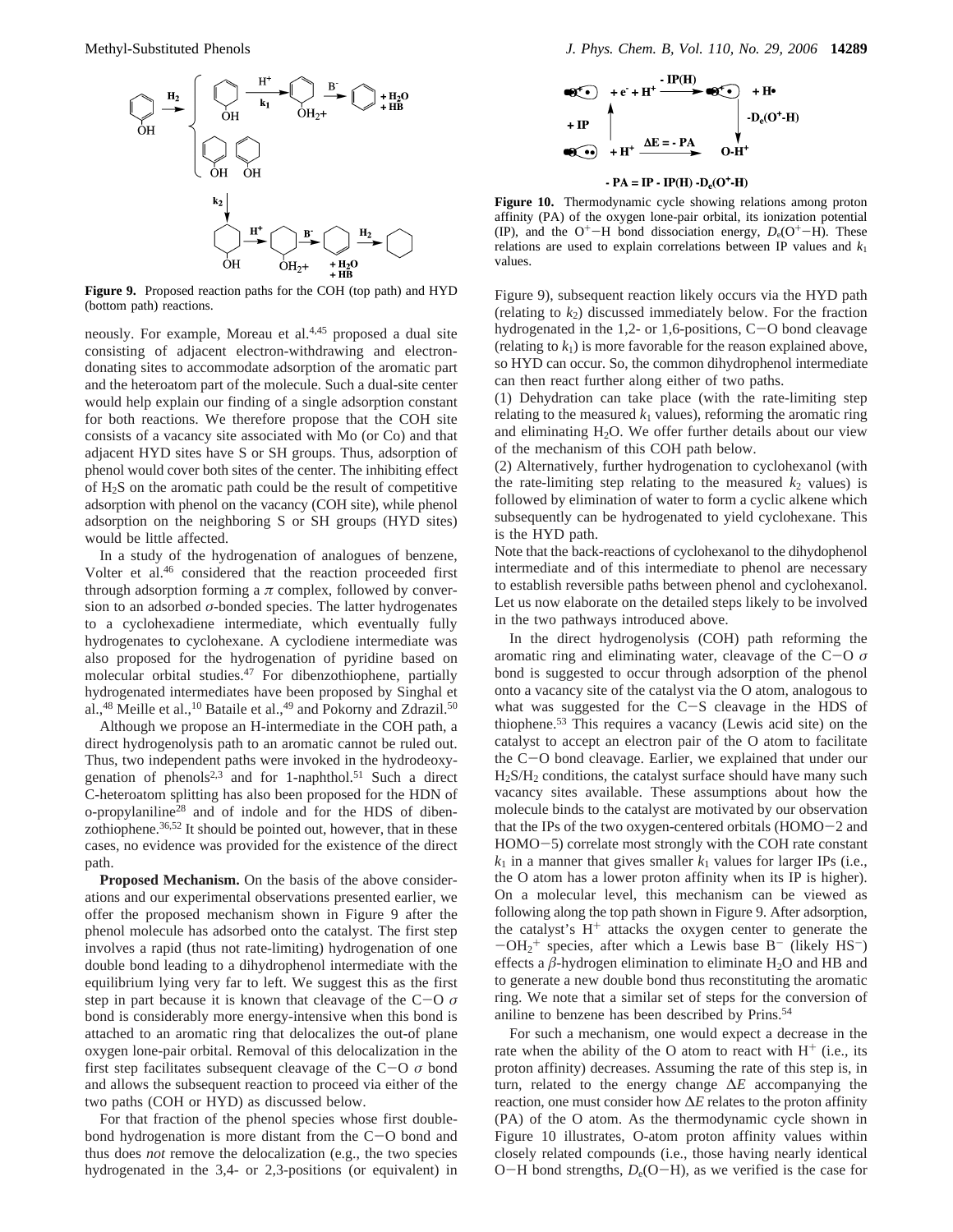our phenol compounds using our quantum chemistry calculations) are found to be related to the ionization potentials (IPs) of the O lone-pair orbital: the smaller the IP, the larger the PA. Thus, in our case, we expect that the oxygen proton affinities of our phenols relate directly to the IPs of the oxygen lone pair orbitals that are protonated in the rate-limiting step: the higher the IP of the O orbital, the smaller the PA and thus the smaller the  $k_1$ . These trends are consistent with the observed decreases in the experimental  $k_1$  values with increases in O lonepair orbitals' IPs as the methyl substituent location varies (see Figure 6a).

The proposed mechanism for COH suggests that an increase in  $H<sup>+</sup>$  concentration should even further enhance the reaction rate. However, because the rate constant for this path has been shown<sup>27,5</sup> to decrease with increasing  $H_2S$  (which could produce some additional  $H^+$ ) concentration, it is most likely that  $H_2S$ reduces the rate because it is competitively adsorbing to the catalyst's vacancy sites, which is consistent with the active site for COH being a sulfur vacancy. Thus, it is likely that the  $H^+$ involved in COH is primarily coming from a Brønsted acid site of the catalyst generated by sulfiding the catalyst at reaction temperature.<sup>55</sup>

Now, let us turn to discuss the HYD pathway. As shown in the lower path in Figure 9, this reaction involves first the hydrogenation of one double bond in phenol followed by the hydrogenation of the other two C=C  $\pi$  bonds to form a cyclohexanol, with the latter step being rate-limiting and thus relating to the  $k_2$  rate constant. In analogy to the HDN of aniline,56 it may be supposed that the mechanism of the subsequent elimination of water from the cyclohexanol could occur by a  $\beta$ -hydrogen elimination as also shown in the bottom path of Figure 9. In the latter steps, an attack by a proton (the Brønsted BH site may be a catalyst SH group) occurs to form an intermediate protonated oxy species. Subsequent attack by a base (e.g.,  $HS^-$ ) eliminates  $H_2O$  and  $H_2S$  and forms cyclohexene in the *â*-hydrogen elimination step. Finally, further hydrogenation of cyclohexene to cyclohexane occurs. In this sequence, the initial prehydrogenation to cyclohexanol is the rate-limiting step. The failure to observe the presence of cyclohexanols under our reaction conditions indicates the rapid subsequent reactivities of these intermediates.

The rate of the path that forms (substituted) cyclohexane, described by the  $k_2$  rate constant, is also observed to increase as the value of  $-V_S^-$  increases. Because  $V_S^-$  relates to the strength of the electrostatic potential in the region of the oxygen strength of the electrostatic potential in the region of the oxygen atom (i.e., where  $V(\mathbf{r})$  is most negative) and near the C=C  $\pi$ bonds (where  $V(\mathbf{r})$  is also negative), the correlation with  $k_2$  and  $-$ EnDash $V_S$ <sup>-</sup> suggests that the oxygen atom or the C=C  $\pi$  bonds must be bound to the catalyst and that this binding must catalytically weaken the C=C  $\pi$  bonds making them more susceptible to hydrogenation. Recalling that  $-V<sub>S</sub>$ <sup>-</sup> also correlates with the adsorption constant  $K<sub>S</sub>$ , we conclude that adsorption with the adsorption constant  $K_A$ , we conclude that adsorption involves the oxygen atom or  $C=C \pi$  bond site or both and that this binding also weakens the C=C  $\pi$  bonds thus enhancing  $k_2$ . Again, this observation is in line with the fact that under our H2S/H2 conditions, the catalyst has vacancies, as well as filled sites available: the former likely bind the oxygen and the latter can bind to and weaken the C=C  $\pi$  bonds.

We should note that the  $\beta$ -hydrogen elimination process is assumed in the HYD path of Figure 9. An alternate mechanism involving nucleophilic substitution by  $\overline{\phantom{a}}$  SH, followed by hydrogenolysis has been discussed in detail by Prins<sup>54</sup> for the aniline case. Nelson and Levy<sup>56</sup> also point out that nucleophilic substitution can occur in cleaving  $C-N$  bonds where the carbon

occurs in an aliphatic compound. In our case, this means that the HYD path could also involve the following steps.

$$
\bigcirc_{OH}^{H^{\star}} \overbrace{\bigcirc_{OH_{2^{+}}}}^{HS^{\star}} \underbrace{\bigcirc_{SH}}_{\star H_{2}O}^{H_{2}} \overbrace{\phantom{\vdots}}^{H_{2}}_{\star H_{2}S}
$$

Here, the cyclohexanol is protonated, and then a base (e.g.,  $\rm HS^{-}$ ) displaces, by an  $S_{N2}$  reaction, the water to form the thiol, which can then rapidly react with  $H_2$  to produce the cyclohexane and  $H<sub>2</sub>S$ .

### **VI. Conclusions**

Analyses of the products from the hydrodeoxygenation of methyl-substituted phenols indicates that two separate reaction paths are present, one leading to an aromatic and the other to a cyclohexane, and that the adsorption constants associated with the two paths are equal, suggesting that a single reaction site center is operative in both reactions.

Correlations of the derived adsorption constant  $(K_A)$  and the hydrodeoxygenation  $(k_1)$  and hydrogenation  $(k_2)$  rate coefficients to molecular parameters that relate to the electrostatic potential *V*(**r**) and to the ionization potentials of certain valence molecular orbitals of the substituted phenols are observed. Our primary correlations are as follows:

1. Coefficient  $K_A$ , related to adsorption of the phenol onto the catalyst surface, increases as the magnitude  $(i.e., -V<sub>S</sub><sup>-</sup>)$  of<br>the average electrostatic potential in regions of the molecular the average electrostatic potential in regions of the molecular surface where  $V(\mathbf{r})$  is negative increases. Because these regions focus primarily near the oxygen atom but also with contributions from the C=C  $\pi$  bonds, we interpret this to mean that adsorption most likely involves the catalyst binding with the oxygen atom, although we cannot determine from these data alone whether the adsorption is flat (where the C=C  $\pi$  bonds could also contribute to adsorption) or perpendicular because oxygen has both  $\sigma$  and  $\pi$  lone-pair orbitals.

2. The rate constant  $k_1$ , related to hydrodeoxygenation, increases as the ionization potentials of the oxygen  $\sigma$  and  $\pi$ lone-pair orbitals (HOMO-2 and HOMO-5) decrease. Noting that such ionization potentials can, in turn, be related to the oxygen atom's proton affinities suggests that the rate-limiting step in this process involves the oxygen being protonated to form species containing  $-OH_2^+$ . We also noted that  $k_1$  correlated (albeit with significantly smaller  $R^2$  values) with the IPs of (albeit with significantly smaller  $R^2$  values) with the IPs of several other occupied molecular orbitals, but the HOMO-<sup>2</sup> and HOMO-5 (i.e, the two lone-pair orbitals) produced more significant correlations.

3. Rate constant *k*2, related to the hydrogenation process, increases as  $-V_s^-$  increases, paralleling the trends in  $K_A$ . The largest contributions to  $-\bar{V}_s^-$  come from regions near the O largest contributions to  $-V_S^-$  come from regions near the O<br>atom and the C=C  $\pi$  bonds. Noting that the oxygen out-ofatom and the C=C  $\pi$  bonds. Noting that the oxygen out-ofplane lone-pair orbital is delocalized onto the C=C  $\pi$  orbitals of the aromatic ring suggests that hydrogenation of the C=C  $\pi$ bonds can be enhanced by binding of the oxygen atom to the catalyst through this orbital. That is, when the oxygen binds to the catalyst using its  $\pi$  lone-pair orbital, this weakens the C=C *π* bonds and thus makes hydrogenation of these bonds more facile. In addition, in such a flat adsorption geometry, donation of electron density from the  $C=C \pi$  bonds to the catalyst could both contribute to adsorption and weaken the C=C  $\pi$  bonds. In contrast, if the oxygen atom were bound to the catalyst through its in-plane orbital, there is no reason to believe this would weaken the C=C  $\pi$  bonds.